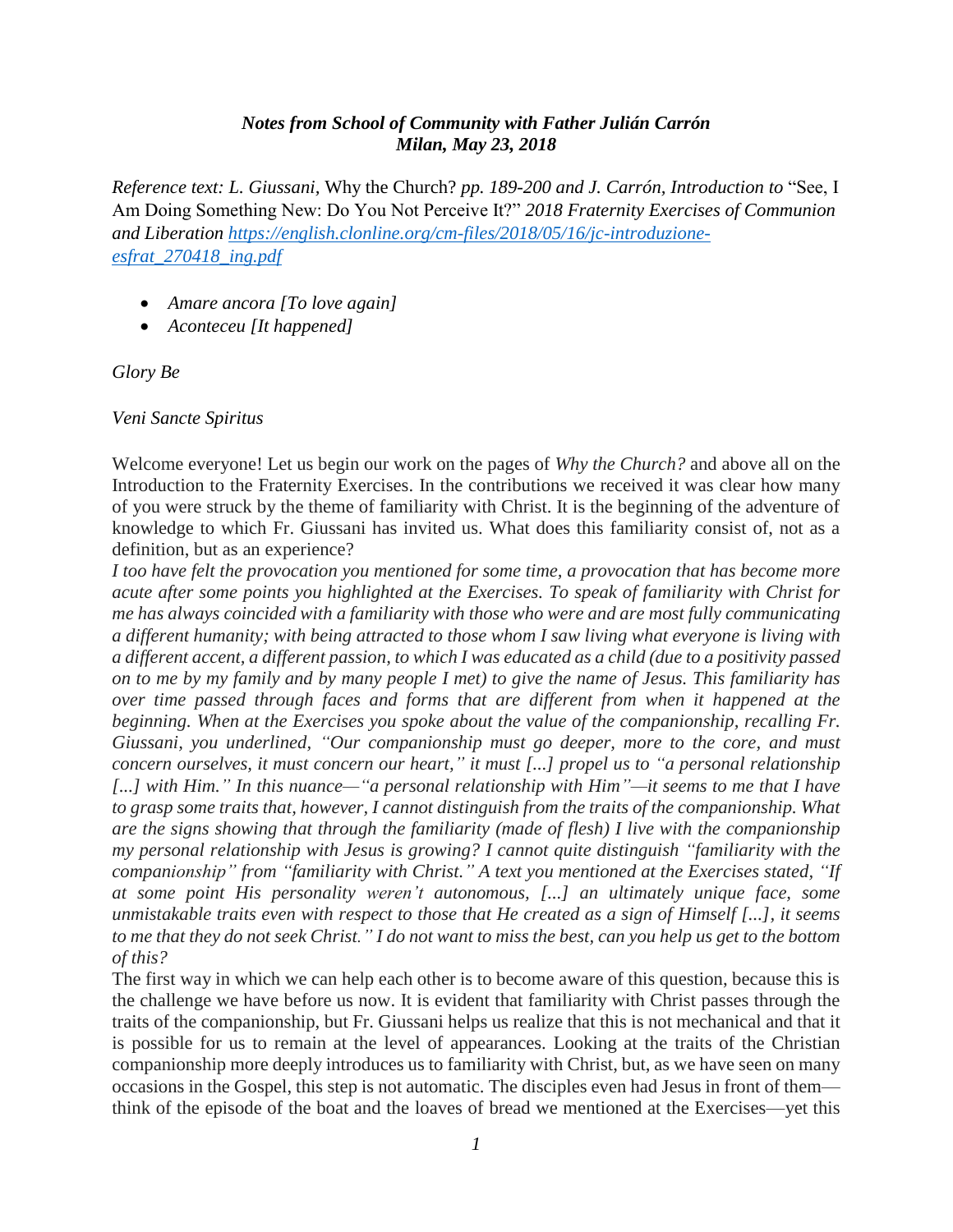did not determine by itself a different way of being in reality on their part. Evidently, with his humanity Jesus makes himself present to us in a way that opens us wide to something beyond. Listen to what the Gospel of St. John says, "I am the Way, the Truth and the Life. No one comes to the Father except through me [the road is the carnality of Christ]. If you have known me, you will also know my Father: from now on you know Him and have seen Him" (Jn 14: 6). Everything would seem clear, but a moment later Philip, as if he hadn't heard those words, asks Jesus the question, "Lord, show us the Father and that will be enough for us." Jesus responded, "I have been with you all this time and still you do not know me, Philip? Anyone who has seen me has seen the Father. How can you say, 'Show us the Father'? Do you not believe that I am in the Father and the Father is in Me?" (Jn 14:8-10). There is an evident bond between the humanity of Christ and the Father. Yet, in spite of this bond that He reaffirms—He doesn't tone it down, He doesn't diminish it—Philip doesn't realize what Jesus is introducing him to. That's why he asks that question, which is a little like yours. Jesus insists: "The words that I speak to you I do not speak on my own. The Father who dwells in me is doing His works. […] I am in the Father and the Father is in me. Or else, believe because of the works themselves" (Jn 14: 10-11). That is, the fact of being in front of Jesus in the flesh pushes us to go beyond. Jesus wants to introduce His friends to a familiarity with His origin, which is the Father. The disciples can remain at the level of appearance or enter into that familiarity which introduces them to a personal relationship with the Infinite. As Christ's traits could not be seen without being referred to the Father, so we cannot look at the traits of the companionship without arriving at Christ, at that "ultimately unique" face, as you said. It is very beautiful how Fr. Giussani describes it on a memorable page from a meeting with people of *Memores Domini*, "[This] music is really very beautiful [...], both the way it is sung, and as a feeling [...] of friendship and of fraternity and companionship in an adventure [it would seem that everything ended here]. Yet, if things could be listed as I have listed them now ending there, and something else were taken for granted [since he knows us well, he warns us: pay attention!] something that is accepted and recognized (mind you!) [everyone quotes Jesus], but taken for granted—and His name was not brought forth by an emphasis of dialogue, by the desire to be heard, by the desire to hear it; if He did not have [a] personality at some point autonomous, if He did not have an ultimately unique face, some unmistakable traits even with respect to those that He created as a sign of Himself ..." (*L'attrattiva Gesu`* [The Attraction of Jesus], Bur, Milano 2001, p. 148). How can we see if this isn't happening? How can we verify whether we have stopped at the whole world of beautiful familiarity—of singing, of music, of friendship, of companionship and have not arrived at the recognition of this autonomous personality, of this "ultimately unique" face? What is the sign showing that so many times we do not get to that point?

## *The work we have begun on the Introduction to the Exercises is causing me to ask many questions on the point of the companionship. In the second paragraph you ask the question, "How many of us today have said "You" to Christ with the familiarity with which one treats every presence that is truly dear to him?"*

Perfect! Let us pause for a moment to think about this: how many of us—present here or connected by video—have today said "You" to Christ with this familiarity? We are all here in the companionship and in the course of the day we met someone, but how many caught themselves today saying "You" to Him? Having identified this—as you did—helps us begin to answer the question: What are the signs that reveal that I have not stopped at the appearance? You said: beginning to say "You" to Christ.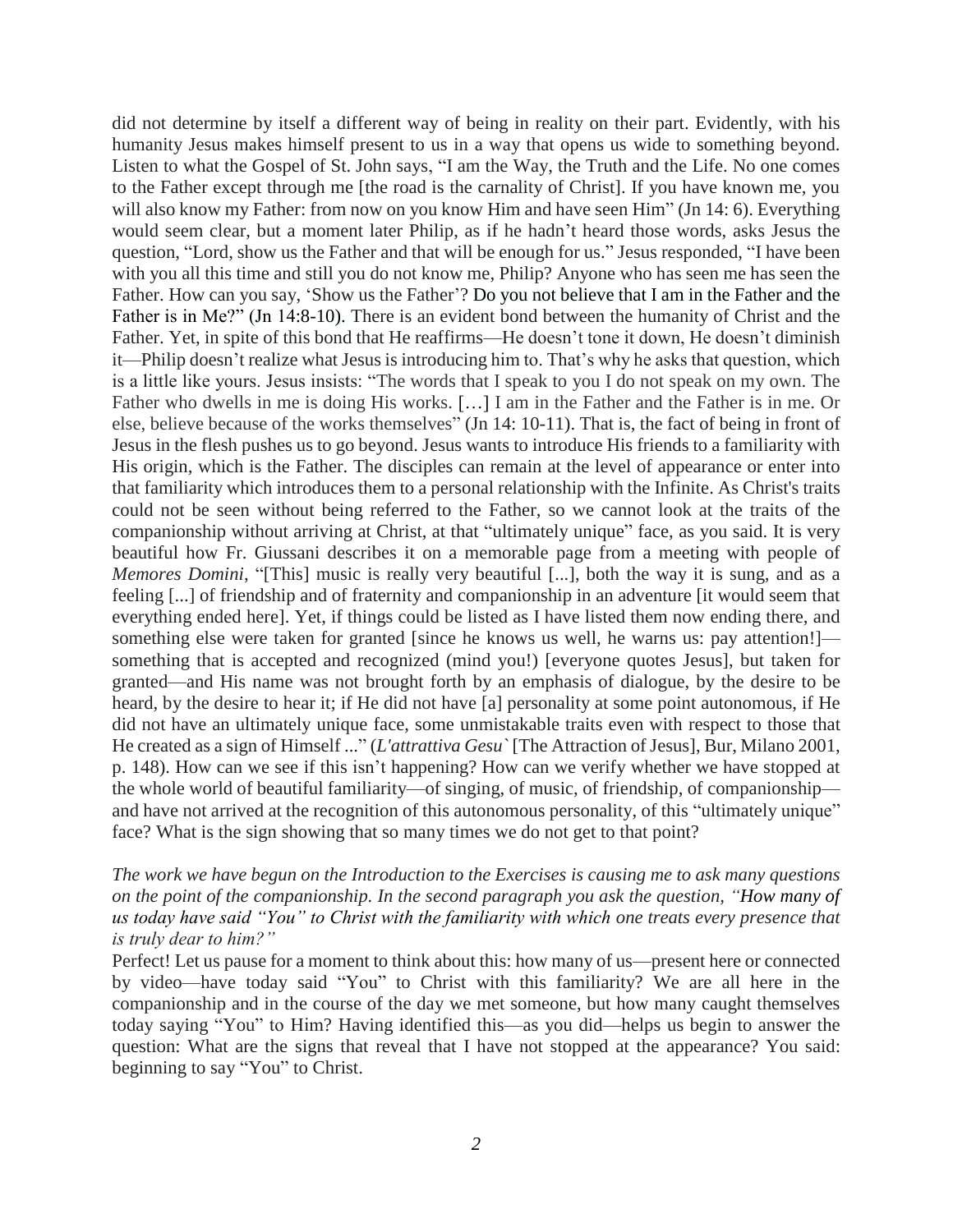*In fact, this question has opened a wound in me, which, however, I often try to close. I will tell you something in order to explain myself better. I go to college, and a few weeks ago I came home to be with my brother who has difficulty studying. In those days I strove to be with him, convinced that by studying with me he would improve. I motivated him with many beautiful words, thinking that they would help him. But the more I did that, the more I realized that those words were right; they were beautiful, but they were empty even for me.*

We can say sentences that are right and yet empty.

*Exactly. Yet, I needed to hear them again in order to rediscover that they were true for me. Then, during a dinner with my parents, my father told us about the Exercises and about his gratitude toward the companionship that helps him live a familiarity with Jesus and that expresses itself also in a gesture like the common fund. Instead, in many gestures we propose to each other, I see my objections returning. I am thinking about a public sale of* Traces *we undertook, and how I stood still in the crowd thinking only of my prejudices: "But why should I do this?!" "What do I need it for?" The evening before the sale, in talking with a small group of friends, I had recognized again how that tool was helpful for me. But the day after all that work had been swept away by my objection, by my impression about things. Why is my objection, my impression of things, something wrong if it is the first thing that arises in me? This often happens to me with my girlfriend or my friends in the community; in fact when I'm at School of Community or with my girlfriend I always have the problem of what to say and what to do, reducing everything to the usual phrases, correct but empty. I realize that all this leads to the "de-moralization" you are talking about, because I am more in love with something other than Christ. But if I treat people who are dear to me like that, if this familiarity isn't even present with them, how can the companionship help me fight against this "de-moralization,"; that is, to say "You" to Christ?* 

What does what you said show? Even if there isn't familiarity with the companionship—as you said—how does the companionship help you? With what does it challenge your "demoralization"? With its irreducibility! What did your parents do, as you related to us? Regardless of your attitude that day, they challenged you at dinner, so much so that it affected you. A certain impression is the first reverberation that coming across the irreducibility of a presence causes in you. The point is that this impression must help you to go to the core of things and not to stop at your first reaction. The impression that arises in you is not wrong, it is the beginning that makes you interested in a certain thing. As Fr. Giussani said in the premises of *The Religious Sense*, the feeling attracts you to the object to arouse your interest, otherwise you would remain indifferent. The problem arises when you stop at the appearance and do not follow the impression that wants to take you beyond. So, how does the companionship help you? It challenges your impressions with its irreducibility, as your father did, it pushes you not to stop at the impression, otherwise you would miss the best, as you can see. You constantly come across a difference even if it is full of limits, but "other" from you, different. This is what challenges the "de-moralization"––if you don't find an irreducibility in front of you the "de-moralization" would win, it would spread into your life. Instead with all our limitations, with all our fragility, we see how our "de-moralization" is challenged. It is enough to re-read the letter mentioned in the Introduction about the lady who goes to the Way of the Cross: that gesture didn't affect her in a special way—so much so that she didn't participate for years—and perhaps she didn't know many of the people who were with her in Caravaggio, but what challenged her attitude? The irreducibility of a fact: that is what set her in motion. So, why are familiarity with Christ and not reducing the sign to our impression so important?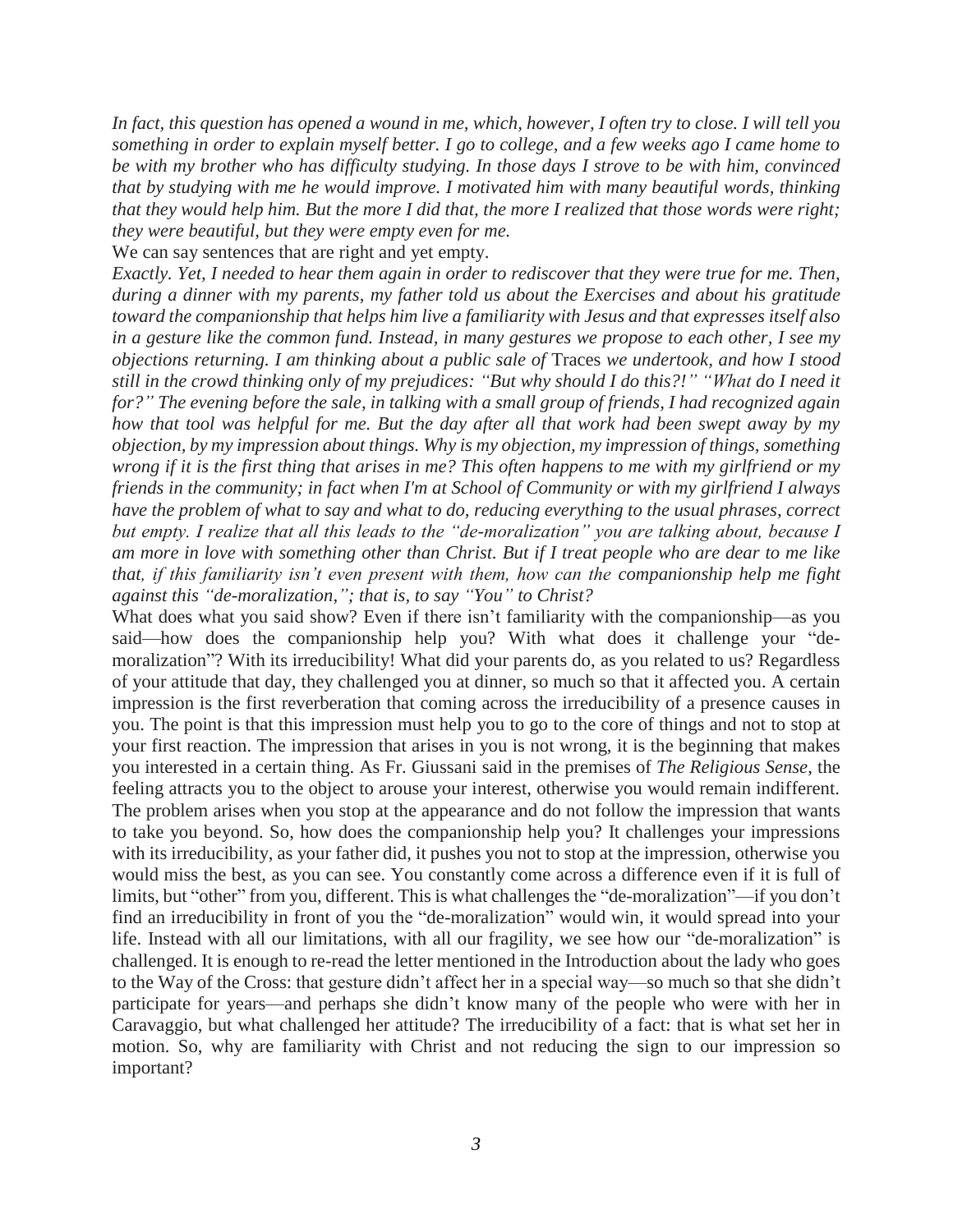*With regard to all the problems and questions you present to us, I wonder if what is most necessary for a true relationship with Christ, more substantial and as continuous as possible, is not basically the ongoing and sincere exercise of looking at one's heart and wondering what it really desires. In my experience my distance from Christ is helped by the fact that in the depth of my heart I look for many other things which prove to be insufficient. Instead, closeness with Him comes back when I have the courage to look at my deepest desires and needs with great simplicity. Even if I believe that this simplicity of the heart is definitely needed, I would like to understand if I am simplifying what is actually a bigger problem of going deeper into this knowledge.*

No, you're not simplifying, you're not trivializing the problem; you are giving precedence to a fundamental factor in the dialogue between you, your heart, and Christ. The only question to understand is that the heart, my friend, is given to you to intercept the answer. The heart is not the answer, it is the criterion for intercepting the answer, for recognizing what corresponds to its expectation. That is why in the text I read earlier it says, "If [Christ] is not the object of our thoughts (memory), of what we say (invocation), contemplated with amazement [...] so much so that it translates into joy over a presence; if days and days pass without saying "You" except in the hastiness of repeated formulas [empty, said the person who spoke before]" (*L'Attrattiva Gesu`*), everything we do is not enough. What are the traits that reveal that you are beginning to experience this familiarity? What are the traits that reveal that you are becoming familiar with a person? That you cannot but think of her (memory), that you cannot but desire her (invocation), that you cannot but feel all the amazement before that presence, an amazement "that translates into joy over a presence." In one line Fr. Giussani described a series of traits of this familiarity. The lady who went to the Way of the Cross concluded by quoting the title of last year's Exercises, "My heart is glad because You live, oh Christ." You realize that you have truly recognized a presence, because it enhances your heart, because you are happy that He lives, as when one falls in love and says to the beloved, "How beautiful you are! Because if you were not there, or I hadn't met you, I could not live this enhancement of my heart, this joy. I'm happy because you exist!" The difference is not in formulas that we use as empty words, but in the fullness of meaning, in the intensity that the presence awakens in us so that we are able to say in a new way, "I am happy because you live!" What is the verification of this? A person can go abroad and find a perfect job, suitable to her, exceptionally satisfying, can be enthusiastic about it, yet it is not enough. It is not enough and she realizes that she cannot be as happy as when she was here, determined by the recognition of a Presence. This is why Fr. Giussani is keen to tell us: if there isn't a more intense knowledge of Christ, things can even go very well, one can find the right job, be enthusiastic and be recognized by everyone, have fantastic creativity, and people can "marvel at her contribution, at what she says: the people present there are like the beginning of the [new] world that notices her [Fr. Giussani describes it with all the details to show the grandeur of what happens] [...] But it is not enough for her" (*L'Attrattiva Gesu`*, p. 149). Our heart, friend, has such a need that the more it is reawakened, the more it becomes clear that the answer is what has been given to us, it is not what we can do. And the criterion for identifying the answer is the heart. As a friend of mine, who lives too far away to come in person, wrote to me, "The part of the Friday Introduction that struck me the most and didn't leave me alone was this: 'If everything we are waiting for cannot be totally satisfied within what was given to us, in the fact that was given to us, that is, in the Fact of Christ, then all our activities [however awesome and wonderful, with all the enthusiasm we have for them], all that we do, becomes awaiting *our* kingdom' [and this is not enough for us]. How can we keep our attention on the initiative of the One who makes me? How can I recognize whether I am building my kingdom or His?" Where can we see it happening? Because in one case your doing is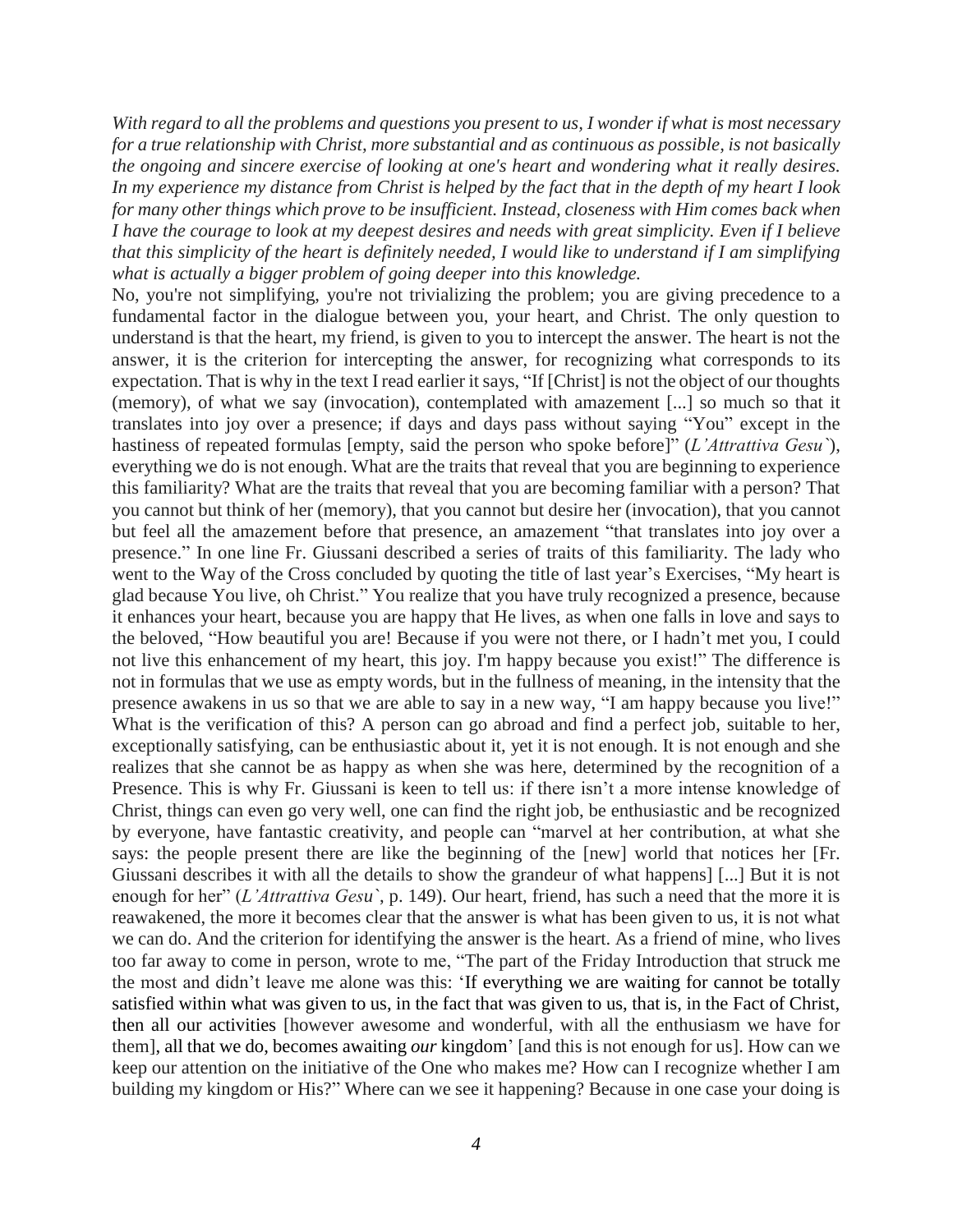not enough for you, while in the other you build on a fullness; what you do is born from a fullness and not from an effort to fill the emptiness that is in you. It is born of a Presence that is so overwhelming that it makes you free in the present.

*In re-reading the Introduction on Friday evening, I was struck by the realization that those words shed light on my experience. Living my experience paying attention to it made me understand those words, especially point three, where you quote Fr. Giussani and his insistence on, his not giving up in recalling us to, the only thing that can satisfy the heart. I remember that "centuries ago," when I was going to college, this continuous moving of the center of attention in a certain sense annoyed me so much ...*

It annoyed her, do you understand? It was something "irreducible to herself" that bothered her. It was what challenged most her "de-moralization."

*I remember that when I obeyed and did something, Fr. Giussani used to say, "That's not it." And I would reply, "What do you mean, it isn't this?" Then over all the years, staying in the Church within our companionship, I saw growing around me, little by little, in school with the kids or in teaching Religious Education in the parish, very nice friendships with people who slowly became involved in our life, fascinated by the friendship among us. Like the friend who came with me this evening. Somehow, I have been for these friends and for my husband only a cue and yet a true companionship through our good Lord. Since now I feel responsible for myself first of all and for these friends as well, I realize how Fr. Giussani's concern is very true: if we stop at the surface of this beautiful experience, it soon disappoints, it is no longer useful to us, it doesn't overflow into everyday life (children, health, all the vicissitudes of living) and it becomes a closed club. But we have no time to waste. So, I thank you so much for continuing to hammer us with the only thing necessary for living.*

This is the true companionship that makes us continually go to the core of things, because the only thing Fr. Giussani desired was to accompany us on the journey. What does Fr. Giussani do with us? What Jesus did with His disciples: he doesn't give up—"But don't you understand?" Not giving up, but for what purpose? So that we do not stop at the surface of things, otherwise sooner or later we will be disappointed. That is why Fr. Giussani says that we can even find ourselves at a wonderful, fantastic party, but if the awareness of what we are experiencing does not become, at a certain point, the awareness of an "ultimately unique" presence, we will go away disappointed. Because it is not the things we do that can fulfill us, but only His presence. I have often thought: how many people in that situation, or in many others where we find ourselves living similar experiences, have felt the urge to say His name, not stopping at the beauty of what was happening? Pay attention, because it isn't that Fr. Giussani was being mystical, as we often think when faced with certain things that he said, "Eh, it was Fr. Giussani!" No, no, no! This can also be said by a person in love. Because if they invite you to a corporate party in the most romantic place in the universe (with candles, a lake, everything perfectly organized) but your wife is not present, everything is beautiful, but without her it is not enough for you. At that party you do not "have to" remember your wife; the problem is that you cannot forget her! The thought of her arises from the depths of the experience you are having: the more beautiful the experience, the more you realize she is missing. This is why, from a very human experience like that, Fr. Giussani's yearning is born: that everything may be an occasion to remember. A man would never think, "Since I am married, then I must miss my wife." Since he is truly involved with a presence, he cannot help but feel the urgency that she be with him at the party. I repeat, it is a very human experience. That is why Fr. Giussani tells us, "Let's be careful because Jesus among us can be the origin of the whole world of humanity, full of joy and friendships, of formally unexceptionable reasons, of formally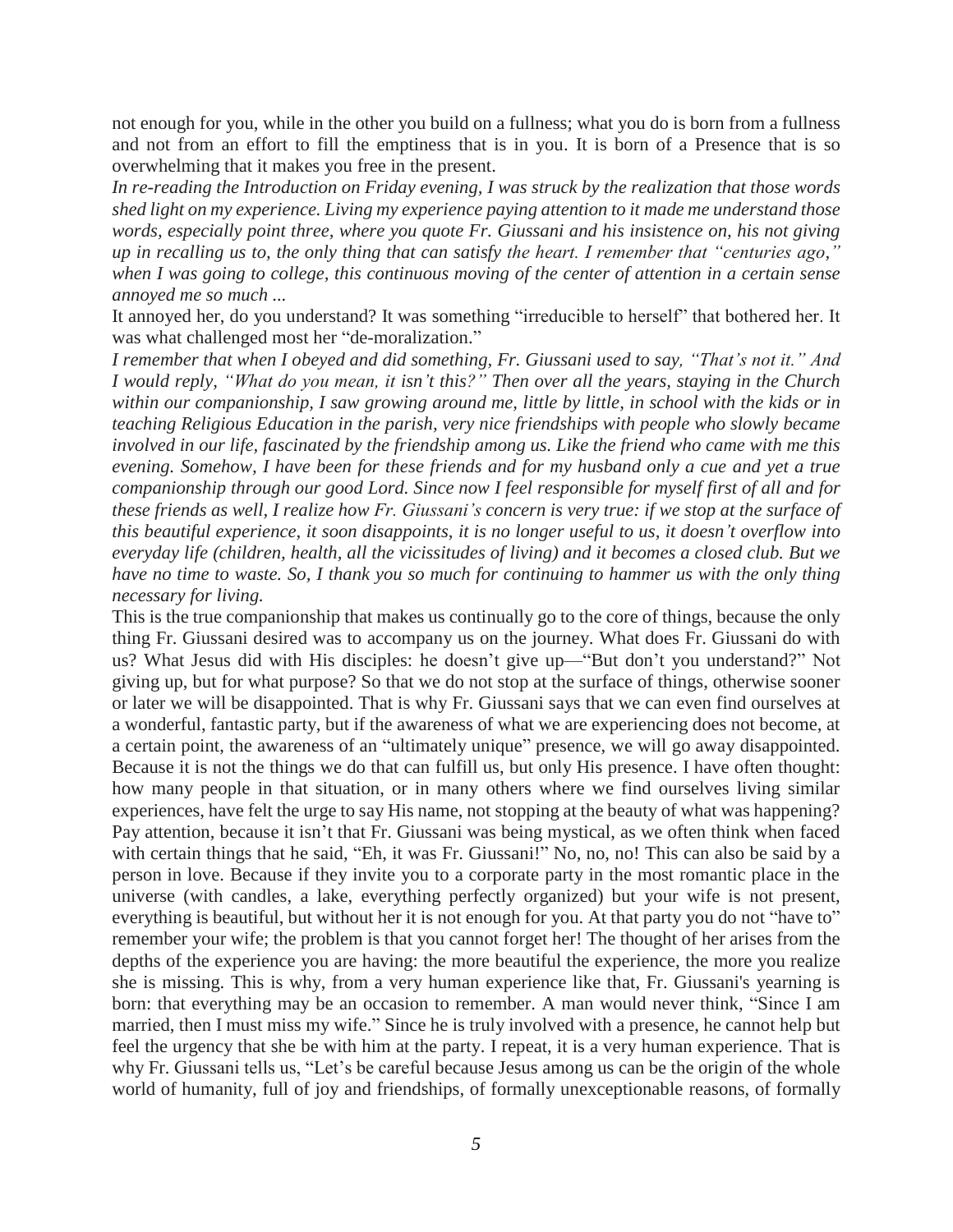but also materially concrete help that He is ready to give us [...], but Jesus could be reduced to the 'portrait of a beautiful woman sculpted on her gravestone'" (*L'Attrattiva Gesu`*, pp. 150-151); that is, to something empty. The fact that Fr. Giussani didn't give up—something you reminded us of from your personal experience—is a testimony of what the true companionship is that makes us go to the core, irreducible in the face of all our reductions. This emerges clearly, as one of you writes to me: "In front of my hesitation about whether to come to the Exercises, in a brief moment of clarity returning from Mass, as I looked at our son [what does looking at her son have to do with going to the Exercises?] I suggested to my husband, 'Why don't we go to the Exercises? I know this would involve leaving him with his grandparents, etc., but [pay attention to the connection she makes] really what can we leave to our son, if we do not pass this on to him?' I was moved, even my husband was moved [and decided to go]. I asked myself: what moved me (in fact: us) to tears? Something that was breaking something in me, my measure. I really had the feeling of becoming a mother right there [it was clear!]. What legacy, what can I give my son if not a Good so great that it goes beyond being a good mother?" She overcame all the difficulties about whom to leave her son with because she understood that her adherence to this was what made her really become a mother. When we find ourselves in situations like this we are often blocked. For heaven's sake, if it is necessary to stay home because there is no other choice, one doesn't go to the Exercises; the Mystery will think of how to reach us in another way. It is a different story if we use difficulties as a justification for not going. Instead, when the moment of clarity occurs, all objections are reduced to nothing and one begins to identify an answer. In fact, the letter continues, "My day is full of this: I am at work and I think I should go home, I am home and I think I didn't do some things at work, but in this case it was clear that there is One who says to you, 'I don't care how much you perform here and there, I want you like you are,' and makes you be a mother more than you know how to be one. [We see that a familiarity with Christ is growing due to the fact that we begin to perceive ourselves in another way.] That is why after the Exercises I came home to my daily routine and things remained the same: there's work, home, you think about the house and you think about work, but you are sure that there is a place where you can breathe again because you can meet Him. So, I resumed doing School of Community with a little more seriousness due to this intuition that keeps reappearing in my life but that I will forget again many times, as I have previously forgotten it. However, fortunately, it reappears."

*I was very struck on Friday evening, when in recalling something that Fr. Giussani said, you told us that the criterion for verifying whether Christ has entered our life, that is, if He is more familiar to us, is if the event of Christ affects my way of living, of being in front of reality, of facing daily circumstances and challenges. If this is not the case, that is, if we don't have this familiarity, we face reality like everyone, that is, starting from the impressions that things arouse in us, and we end up suffocating in a life that "cripples us." This is a great provocation for me. In this dramatic period due to some hardships my parents are going through, I realize that when I do not begin from Christ, from the fact that He exists and embraces everything, and that not even a single tear is wasted, anguish assails me and I cannot even speak on the phone with my parents. Only Christ makes me free from every project and every impression. Starting from Christ doesn't mean eliminating the question of meaning with respect to my difficulties, it doesn't make me feel right, it doesn't make me feel settled; starting from Christ means entering into a relationship with Him, placing in Him all the need for meaning that I have, with the certainty of not being alone. This also changes the way I can accompany my parents. I will give you an example: the other day, talking to my mother, I tried to find the positive elements that provided a little respite in the day.*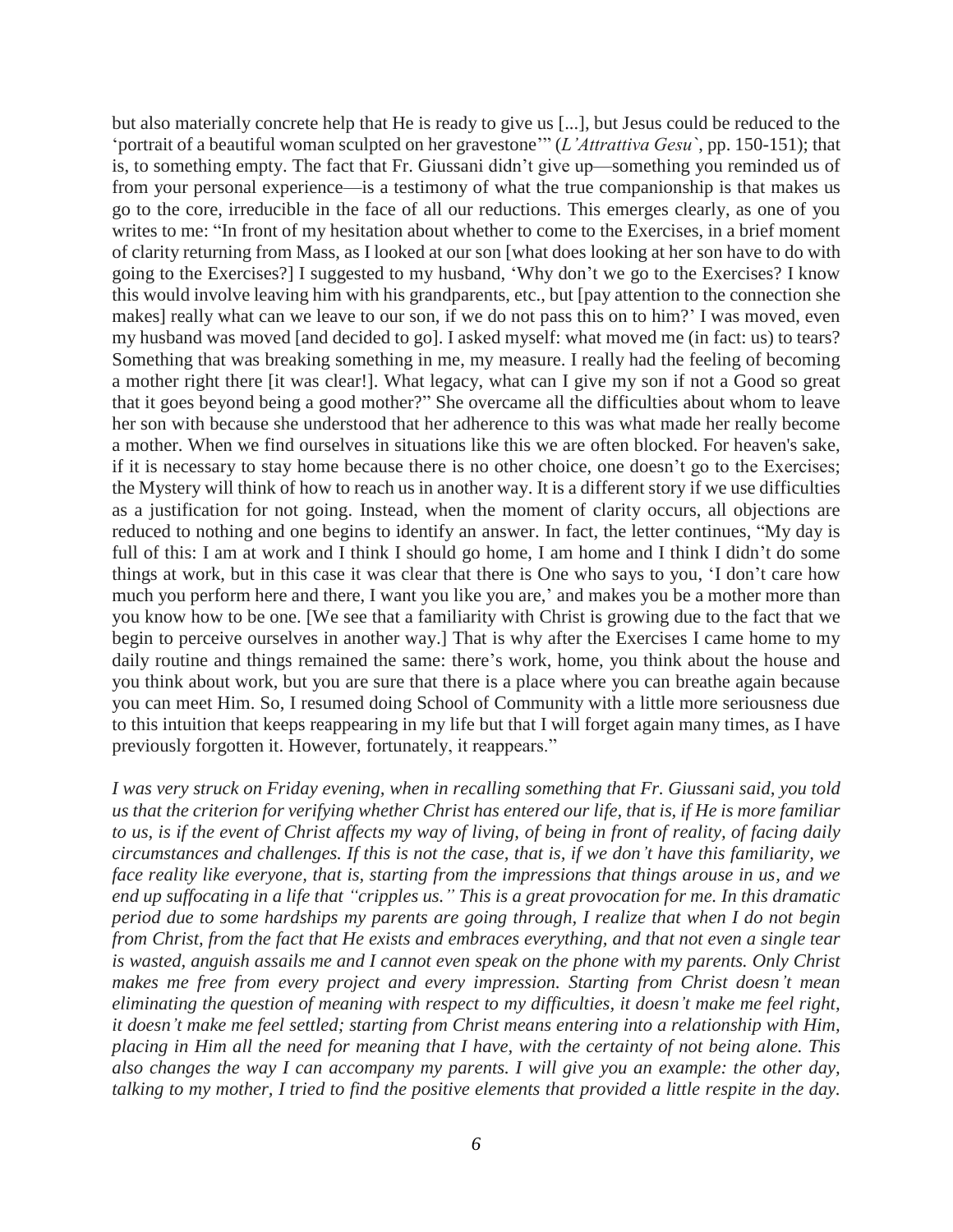*Afterwards, working on the Exercises, I realized that the point is not even this, the question is not to find the positive things that give an apparent satisfaction within the drama of living. The point is to be sure of a relationship, to be sure that He who gives me what I am living gives it to me for myself and for my journey, and that this is good and positive, that there is no need for anything else. It is the path the Lord is giving me. This week my wife reminded me that the One who is allowing these hardships is the One who some time ago gave beautiful things to my parents. I am discovering that familiarity with Christ doesn't change the circumstances, but gives full satisfaction within the dynamics of living with all its apparent contradictions. Perhaps more than ever I am asked to remind my mother of this love: that in life, even in hardship, one is loved. Honestly, I do not really know how to accompany my parents —I always thought that parents supported their children and not the other way around. For me all of this is a continuous discovery, because I unfortunately find myself still very fragile, despite all the miracles I see happening around me. I am grateful to this companionship that supports me and helps my gaze to remain fixed on Christ.*

This is the task of our companionship. And it is clear when this task is fulfilled: when it is not, "anguish assails me"; instead, when it is present "it frees me from every project." Then, "starting from Christ means entering into a relationship with Him" again, in relationship with Him and with that presence that has unmistakable features, "ultimately unique." "I am discovering that familiarity with Christ doesn't change the circumstances, but gives full satisfaction within the dynamics of living." It is impossible to say this if one doesn't live it, if one doesn't experience it. Only when one discovers this path does he find himself doing things that he believed were impossible. I am very much amazed at what you say: you can accompany your parents in this moment of hardship for the journey you are making; otherwise, you would propose to them solutions that are destined to fail both for you and for your parents, and for your children, your colleagues, and your friends in your Fraternity group. We can become a true companionship for one another, a companionship that doesn't give up, only if we are on a journey, if we continually discover what brings familiarity with Christ into our lives. Then one wishes to communicate it, to his mother or to the neighbor, as someone who lives abroad writes, "Last month our neighbor, a 97-year-old man who lived on our street since he was born and was a reminder of its past history, died. We often saw each other in our backyard and our talks always revolved around gardening, with him making fun of how our garden looked pitiful, while his was always lush and wellmaintained. About a year ago, when he was aware that death was approaching and that his legs no longer held him, he suddenly said to me, "But what is the point of being born, if then everything that is alive ends up in nothing, in the ground?" At that moment I was so moved and felt such a deep tenderness toward him that it made me say, "My friend, nothing of all that is beautiful and good will be lost. Everything remains forever. There is a big party waiting for you in Paradise." He looked at me with his ironic look and asked, "Do you really believe that there is this party?" In tears, I told him, "I am sure!" Then his countenance suddenly changed and his eyes filled with a very powerful longing. He leaned his head on my shoulder and said, "Then invite me to this party." From that moment on, everything we did in our own little way to assist him during the difficult months that followed—until he was hospitalized—was full of that promise that God made happen that day in our backyard. When he died, I saw with sorrow that his relatives, who do not believe in anything, didn't even organize a non-religious funeral, but only a gathering for all those who knew him to drink a beer at the pub. So I decided to write them a letter, in which I told them about the conversation I had with him in our backyard, because that fact saves everything and everyone. His sister replied by thanking me, because her brother had always told her about us and had kept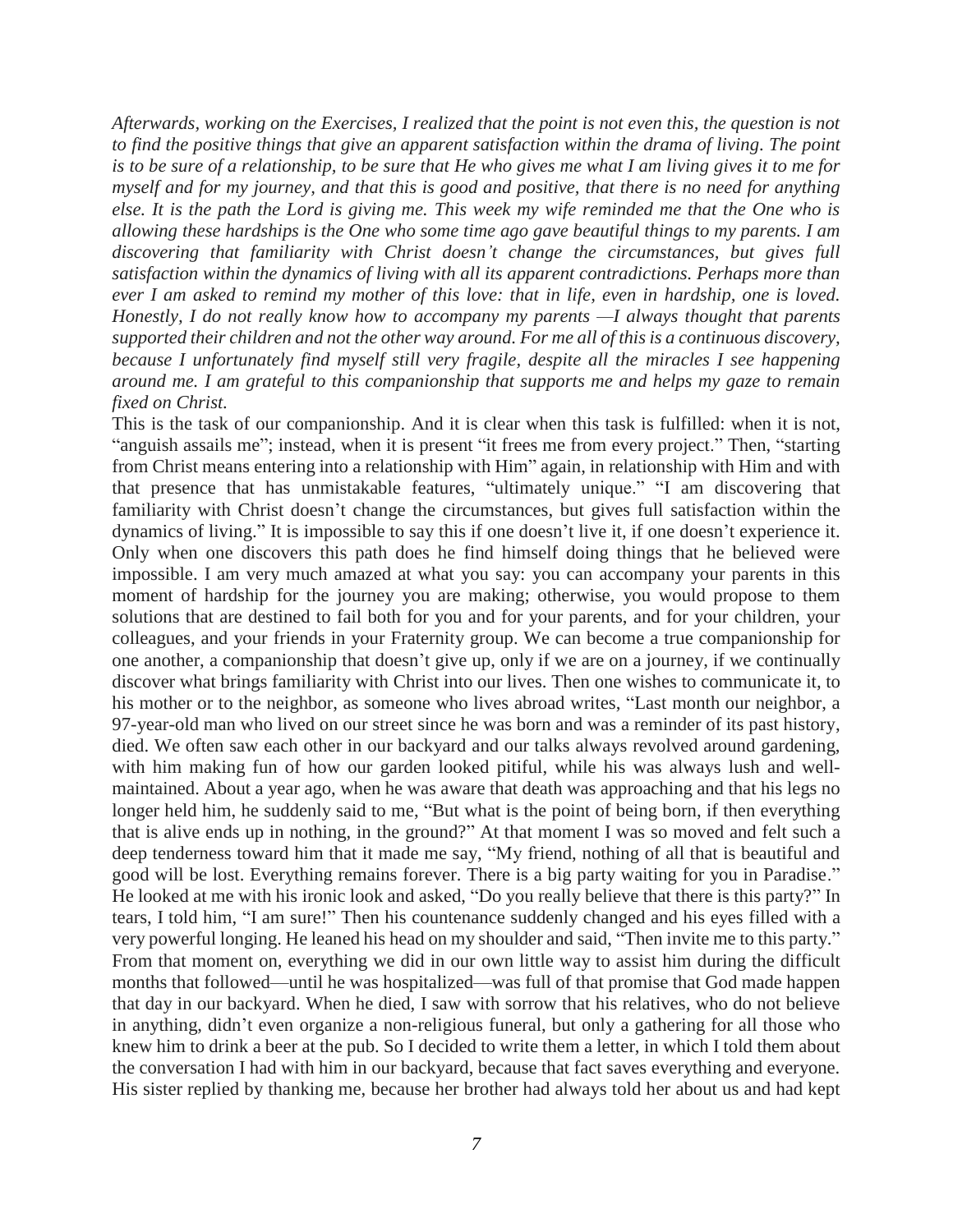the drawings of our little girls among his dearest things until the end. Faced with a fact like this, I can only ask the Lord on my knees that He uses my life, that He takes it according to His plan, so that all our brothers and sisters that we meet on our way may be invited to that heavenly banquet that awaits us. As for the good thief: an instant of being moved in front of Christ saves everything, saves me and those I encounter from the nothingness in which it seems life can sink." Behind Fr. Giussani's insistence on familiarity with Christ is a struggle against nothingness! It isn't just about becoming a little more pious or devoted, do you understand? The real challenge is—paraphrasing the question of that old man: what is the point of being born if then everything that you've lived ends up in nothing? And if after the experience that we have together when we meet, the situation changes, or the party ends, nothing remains the next day? Montale's temptation is always lurking: to turn back and see only "nothing behind me, the emptiness / behind me, with a terror of drunkenness" ("Perhaps one morning walking in dry glassy air ...," vv. 3-4, E. Montale, *Ossi di seppia*). In what do we see, then, whether we have this familiarity with Christ? In the fact that I can look with certainty in my heart at the most dramatic situation of life, when one begins to approach the last threshold. Sometimes it is another person who makes us realize it, who make us aware of what we carry.

*I am in college. I want to tell you about something that happened in my department with a classmate of mine who is very dear to me. In the past three years of college I have always had a very nice and very free relationship with her, yet it was never completely true. In fact, I was always very doubtful whether to share with her that I am a Catholic and that I participate in the movement of Communion and Liberation, in part because she is an atheist. In the last two months, some things have happened that amazed me and made me realize that I don't do anything, but that it is the good Lord who is at work. One day we were in our department for an assembly and I, being a student representative, was speaking with the course coordinator about some issues that were concerning her. My classmate, listening to our dialogue, reacted by saying, "Professor, how lucky you are to have a student like that!" The professor replied, "Yes, she is a good student, she is good-hearted and she is available." At that point, my friend burst out saying, "She is happy, that is why I follow her."*

"She is happy!" Say it with emphasis, like your classmate must have said it! Don't you get excited in telling it? Your friend must have not said it so gloomily, did she? Come on!

*"She is happy, that is why I follow her!!! I want to be like that, and to have many of her qualities." I burst into tears and hugged her. From there a new relationship was born between us and I started to tell her who I was, what CLU is for me, who my friends in the School of Community are and how I live my daily life: studying, life in the apartment, and the things I have to do during the day. Yesterday we finished our classes and she was very worried about the fact that, not seeing each other as frequently as before, our relationship might end, because she wants to be accompanied in all the questions she has.*

Do you see? The temptation arises, the fear that "our relationship may end."

*I answered her that the beauty had yet to begin, and that through her simplicity of being in front of her questions it was she who was helping me first of all to be serious with myself. She was very struck, we said good-bye with a hug and she returned to the train station in silence. Today she wrote to me that her elementary school teacher died and that she felt the need to go to her funeral, telling me that it wasn't very clear to her why she went, but that she felt like doing it. I think that in front of this it is clear that it is an Other who is at work. I am truly moved by what the good Lord makes me experience in my daily life. What an overabundance!*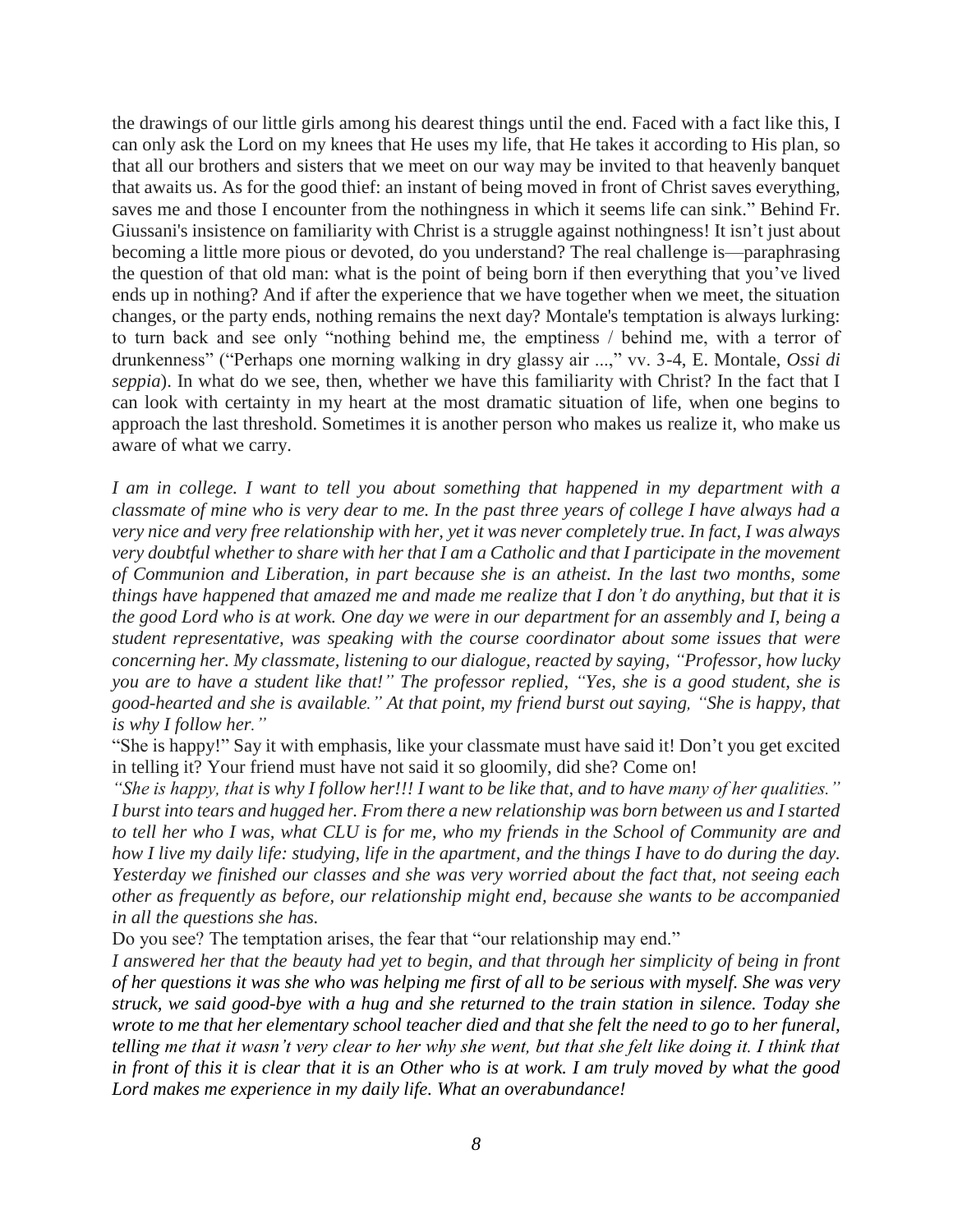Sometimes He makes us discover it through another person who perceives—before we do and more than us—all the newness that we carry. Only this can truly invite us to go to the core, to the origin of what the other sees in me and gives back to me, otherwise we will not be able to find an adequate answer to the challenges of life.

*A few days ago, while I was in the teachers' lounge, a colleague of mine came to greet me and another colleague, saying that it would be his last day of school because they would admit him to the hospital together with his daughter, who was diagnosed with leukemia and needed to be treated urgently. They would admit him and not his wife, because she had just given birth. He was very serene, sorrowful but very serene, even if the situation is tough; he must stay in the hospital for at least a month with his child and visits are allowed for a few hours a day by only one person. He was a little concerned that his wife might collapse under the weight of all her worries and caring for the girls. Since we live close to each other, I said to him, "Some afternoon I could take your older daughter to the park with mine," and stopped there. After he left, the other colleague told me, "This is the moment to help with deeds, not with many words. Let's prepare a pan of lasagna to bring to him in the hospital." It was true, looking at him it was really true that he didn't need to hear a lot of words. For a moment I had identified myself with his wife and with his other little girls, and the earth trembled under my feet: a newborn, nursing eight times a day, you have another child at home, your husband is in the hospital with your sick daughter. I could no longer breathe, I had the physical sensation that a truck full of bricks had come to dump its load on me. However, my meeting with that colleague had occurred just as I was meditating on the Introduction to the Exercises. I had just underlined this phrase: "Jesus replied, 'It is impossible to you, but to God nothing is impossible.'" This is the foundation of hope, of the possibility of redemption from demoralization, what rescues us from losing the tension of the heart toward what it is made for: God become man, Christ. "A new man has entered the world and, with Him, a new path: the impossible has become possible." So, I saw something new: that the destiny of that child, of her mother, of her father and of her sisters is good; they are precious in God's eyes and I am sure of it because of everything that has happened to me. I asked my colleague to support me so that our friendship will get to that point; otherwise, I will make the pan of lasagna, but there will be another brick that crushes me, given my inadequacy compared to the disproportionate need that they are and I am.*

It is from the need we see in others and from the need we see in ourselves that, after having encountered Christ, we might urgently seek Him because of our discovery of a familiarity with Him. Otherwise, we too—even if we live in the Church and we are in the companionship—can perceive news like this as an unbearable burden. That is why, after this evening's witnesses, this page of Fr. Giussani's came to mind again: "If [Jesus] came here in silence […] and sat down on a chair there, near […], and at a certain point everyone realized it, […] in how many of us would the affection be truly spontaneous, even though with still a bit of self-consciousness. [...] [Or] would we would feel covered [...] in shame [...] [because] we did not [...] say "You" [...] [seriously]?" What does it mean that we have not said "You" to Him? Pay attention to how Fr. Giussani's phrase unfolds: it means "that our collective 'I' has not totally been taken up into His personal 'I.'" He is telling us that we reduce the personal "I" of Jesus, His unmistakable face, into our collective "I." With phrases like this of a unique intensity, Fr. Giussani invites us, through real challenges, to a real companionship. There is no need to diminish by one iota the carnality of our companionship, but only when we find ourselves in certain situations, such as the one just described, does one feel the urgency of living a companionship suited to the challenges, to be able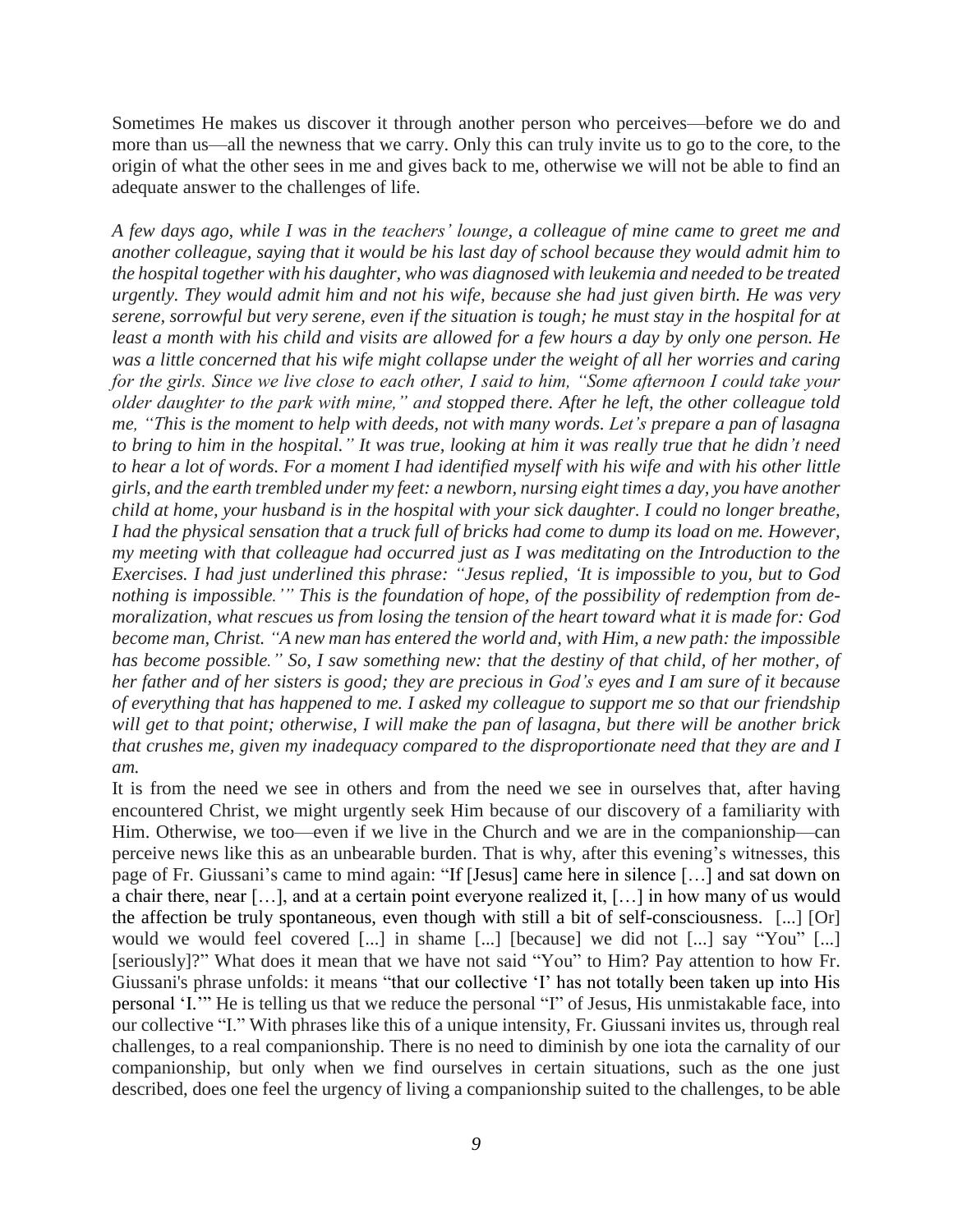to stand before reality. If we don't support each other, the circumstances crush us. We realize that the true companionship, the one that doesn't abandon us—as our friend told us, remembering Father Giussani—sustains hope. Otherwise, rampant nihilism will be the winner. Instead, it will not win, because in history there is an irreducible presence: it is the Church to which we belong. So let us begin this path of work on the provocation represented by the Exercises, so that we can recognize more and more in ourselves what this familiarity with Christ consists of. We all know the word, we all know the definition, but it is a very different thing when this familiarity begins to be so carnal that we can no longer spend days without saying "You" to Christ, without looking for Him, without noticing that He is missing, to the point that everything that happens to us becomes a provocation to look for Him, to beg for Him, to ask that He make Himself present.

The next School of Community will be held on Wednesday, June 20th at 9:00 pm. We will continue the work on the Introduction to the Fraternity Exercises. The booklet of the Exercises will be attached to the June issue of *Traces*. It can provide an opportunity to make the content of the Exercises known to others. Doing so could be helpful to many people—perhaps your parents, a neighbor, a colleague, or a friend—who might receive a word of hope for their own lives, a way to make it possible for them too to become familiar with Christ, a familiarity that is so necessary for living. What has been given to us is for everyone.

Books for the summer. We propose to you some books that can accompany us during the summer to live this familiarity:

- *Gaudete et exsultate*. Apostolic Exhortation on the call to holiness in the contemporary world, by Pope Francis.
- *La convenienza umana della fede* [The human convenience of faith] by Luigi Giussani (volume 2 of the BUR series "Christianity put to the test," which includes the Fraternity Exercises led by Giussani from 1985 to 1987) will be available in bookstores on June 19th.
- *La voce unica dell'ideale: In dialogo con I giovani* [The unique voice of the ideal. In dialogue with young people], by Julián Carrón (Paulist Press). This booklet contains the texts of two meetings I had with GS students before their graduation in 2010 and 2013.
- *The shadow of the father: A novel of Joseph*, by Jan Dobraczynski
- *Fondata sulla pietra: Una storia della chiesa cattolica* [Founded on stone: A History of the Catholic Church], by Louis De Wohl (Bur-Rizzoli). Re-reading in an essential way the key phases of the Catholic Church can also help us to understand many of the ideas we have heard and seen in the School of Community.

Volunteer work at the Rimini Meeting. I would like to point out that this year participation by adults in both the pre-Meeting and the Meeting is particularly needed. For information you can write to: volontari@meetingrimini.org

Procession of the Corpus Domini. After the School of Community of the last few months on the sacraments, it is easier for all of us to understand why the Church celebrates the feast of Corpus Domini with a public procession. She does this to witness to everyone that our hope rests on the real presence of Christ within the sign of the host, that is, that the center of our companionship,